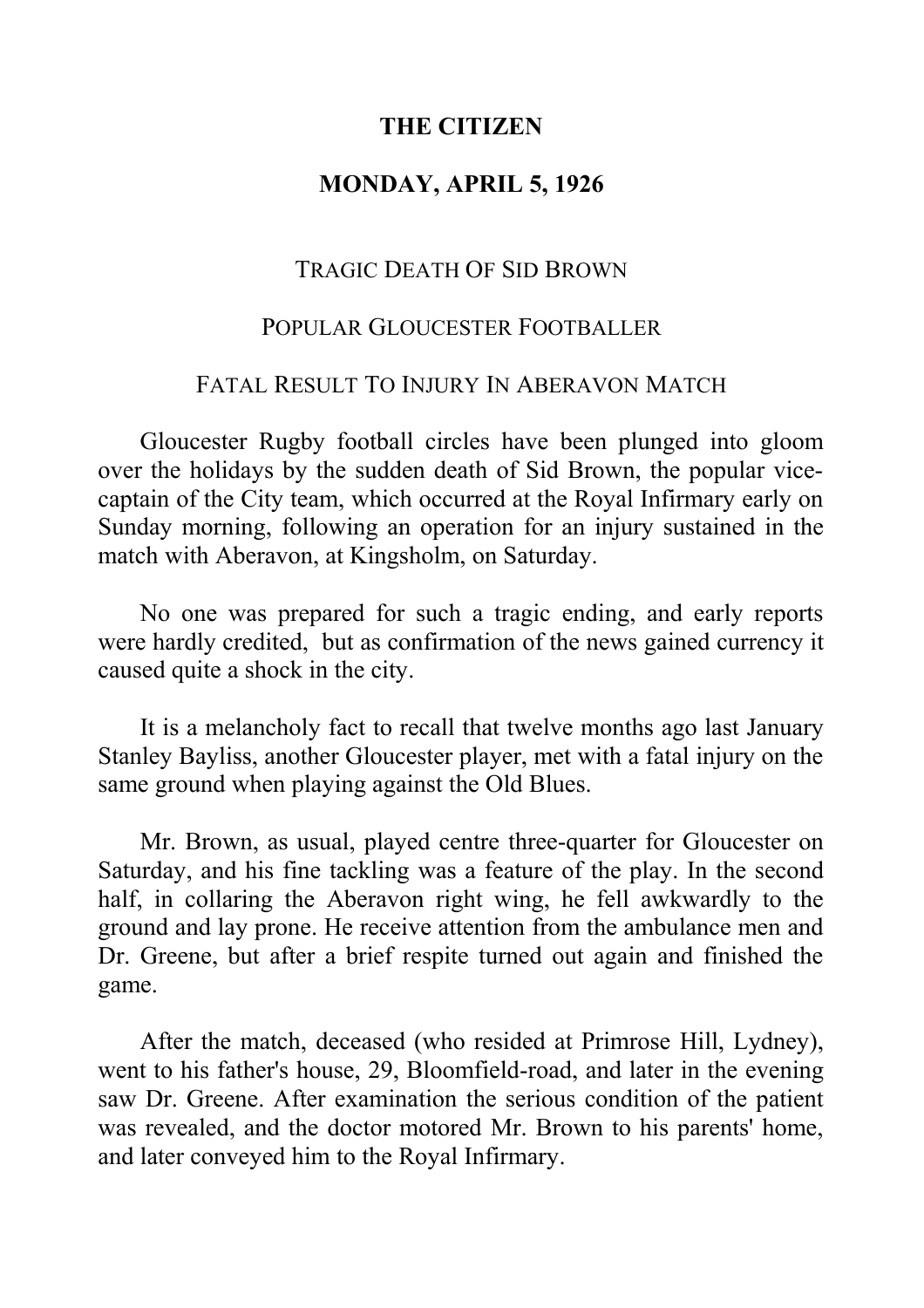Hemorrhage had set in, and it was discovered that the kidneys were badly ruptured. It was hoped even then that an operation might be avoided, but the hemorrhage became so great that the only chance of saving his life was an immediate operation.

About 6.0 a.m. on Sunday morning his wife and parents were sent for, and the operation was performed, but he sank and died half an hour later. Deceased, who leaves a wife and one child, was 29 years of age.

An inquest will be held at the Royal Infirmary to-morrow.

The deepest sympathy will be expressed with the widow and parents of the deceased in their tragic bereavement. Mr. Albert Brown, the father, is well-known in sporting circles being Vice-Chairman of the Committee of the Gloucester F.C., and Chairman of the Gloucester Amateur Athletic Club.

### DISTINGUISHED FOOTBALL CAREER

Deceased, who was 29 years of age, was an old schoolboy international, and had played for Gloucester for the past six seasons. He had acted as vice-captain to Tom Voyce for the past two years. He was the City's leading try-getter, and had headed the list for several seasons. He appeared for Gloucestershire on numerous occasions, and figured in the recent semi-final of the County Championship against Hampshire.

Having a birth qualification for Lancashire, deceased had also gained his cap for the Northern county. Unassuming, with a genial disposition, he was one of the most popular players in the Gloucester team, and was regarded as the prospective captain for next season.

His death is one of the saddest blows sustained by the Gloucester Club, and his place will be very hard to fill.